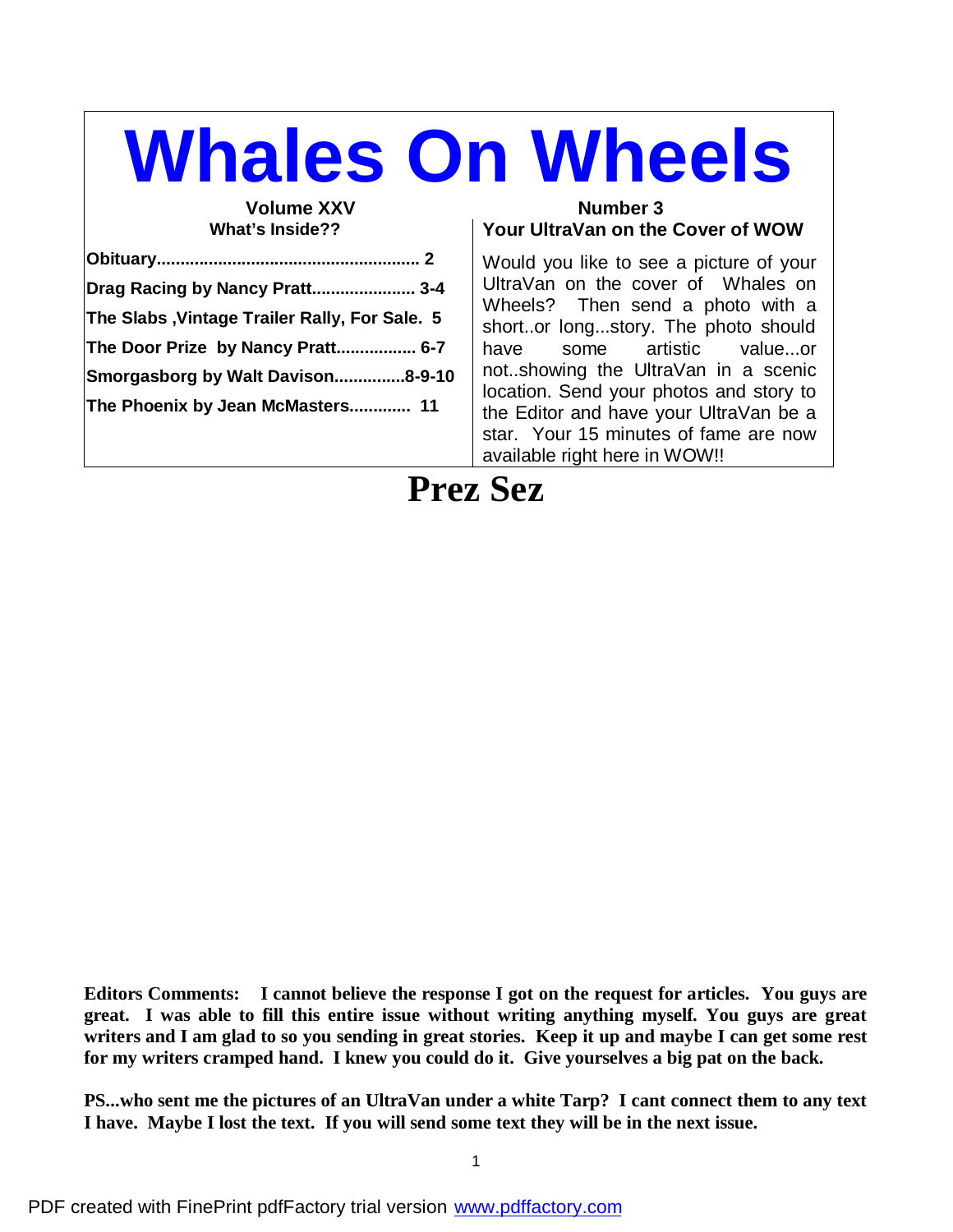**I regret to relay that Earnest J. Newhouse passed away quietly in his sleep yesterday at home. He was 96 years old and had been in poor health for the past year. Earnest was the founder of the Ultra Van Motor Coach Club in 1966. Funeral arrangement were make by Earnest some time ago and are as follows: Thursday August 26th at 1 pm at the Rose Hill Memorial Garden in Whittier. The address is 3888 South Workman Mill Road, Whittier, CA 90601. Their phone number is 562 699-0921. Directions to the Rainbow Chapel on the premises are: off the 605 Freeway take the Rose Hill Rd. exit and proceed east on Rose Hill Rd. Continue to So. Workman Mill Road and turn right. Proceed to gate # 17 and turn left and follow the yellow line to the Rainbow Chapel.**

**I plan to be there. If you have questions you may Call Bev Aronson at Earnest's home phone number 562 698-1740. She is Earnest niece who is handling his affairs at this time. Say a prayer for Earnest and wish him well on his journey to the beyond.**

**Christy Barden, Boulder, CO.**

PDF created with FinePrint pdfFactory trial version [www.pdffactory.com](http://www.pdffactory.com)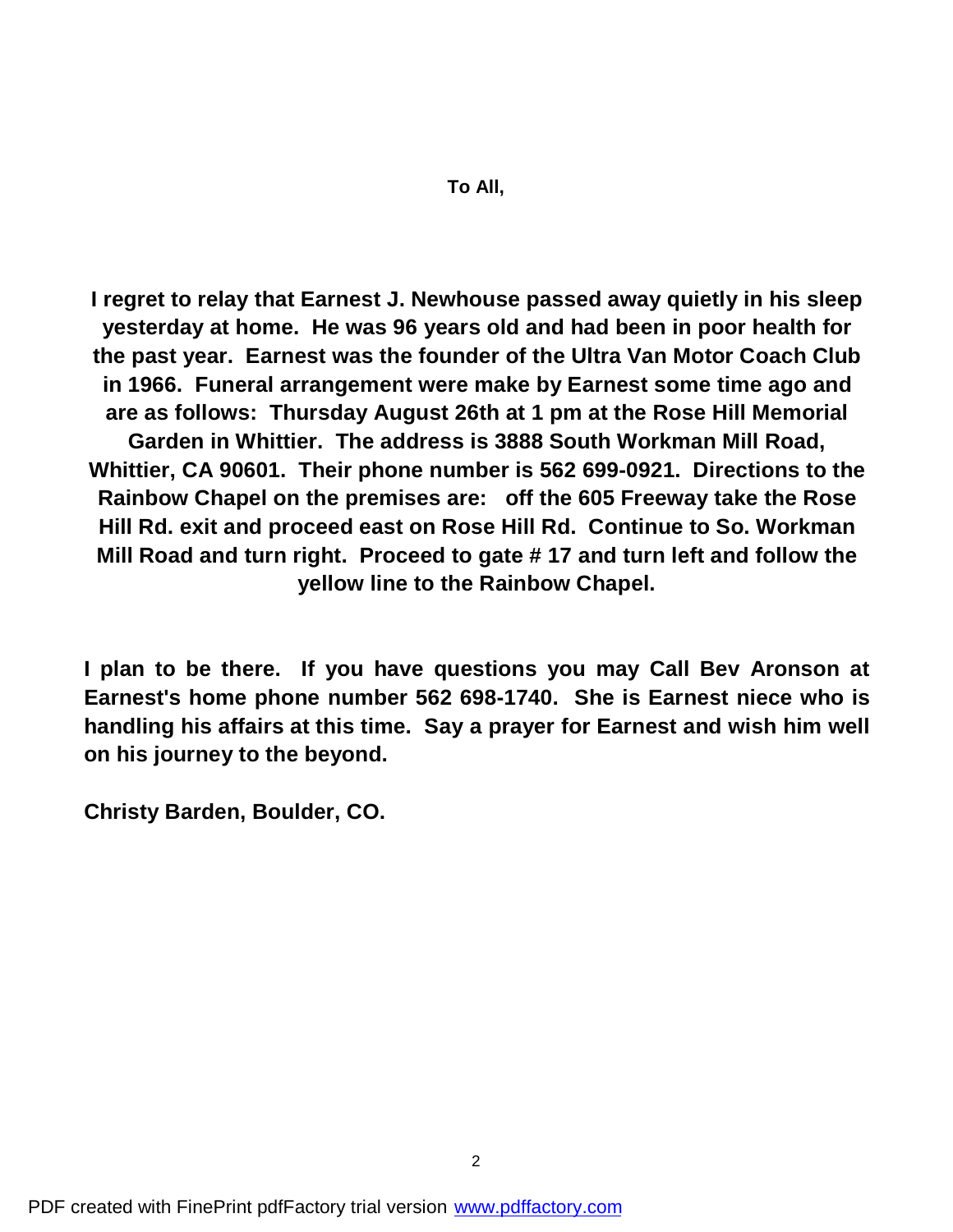#### **DRAG RACING AN ULTRA VAN… FROM A WOMAN'S PERSPECTIVE By Nancy Pratt #373**

Boys will be boys! It was never so true as at the Mountain Park Dragway in Clay City, Kentucky prior to the National CORSA Convention in Lexington. We went there to camp and enjoy companionship with other Ultra members before the convention and found Walt Davison and Paul Piche & Barbara. Camped nearby at a state park were Bob & Diane Galli, Howard & Marsha Boso, Jim & Roy Davis, and Ken & Penny Wildman. On the CORSA schedule was Corvair drag racing for Monday, June 14<sup>th</sup>. Sunday evening got fairly busy with owners of Corvair powered vehicles bringing in their souped up cars (and even a racing dune buggy). Of course, Walt, Paul and my husband, Doug, were quite interested in all of the excitement. Walt was especially interested since he had every intention of drag racing his Ultra Van the next day. Now most of you probably already know that Walt has lightened up his Ultra Van to the extent of removing his cabinets, refrigerator, stove, toilet, and even his walls so he wanted to see just how fast his Ultra Lite machine could go. Then along came the guy in charge of the racing and he started doing some arm twisting to have more Ultra Vans compete along with Walt. It didn't take much to convince Paul to sign up. The thing that caught me completely off guard was that Doug actually considered racing OUR Ultra Van…and pay the entry fee to do it no less! At least he had a night to think about it and I figured that he'd get over the idea. But no, he and Paul signed up the next morning.

On Monday Jim Davis drove to the dragway with extra passengers along for the ride. Ken & Penny drove over in their Ultra Van from the state park too. Jim had no intention of drag racing and Ken felt that it would strain his marriage if he even considered it. Smart man! Walt decided and encouraged Paul and Doug to do a test run before removing much of the normal stuff that is in their Ultras (although Doug did remove our bicycles off the back and anything that was loose and would fly through the air). So off the three of them went…a first time ever of Ultra Van drag racing. What a crazy sight it was too, especially watching a car and an Ultra Van race. They were actually testing out their reaction times and speeds before the actual racing began. After the trial runs, the guys came back and took stuff out to lighten their loads. Here I'd spent all that time packing stuff INTO the Ultra for our trip and Doug wanted me to UNPACK it. So out went my seat, tools, books, etc. I drew the line when it came to food but Paul & Barbara took out their food and clothing and just about everything else. Every day we had rain or downpours but we felt very lucky that it didn't rain while everything was exposed to Mother Nature. Walt even decided to change his back tires to the front to see if he could improve his time (but it didn't work out as he had hoped). Doug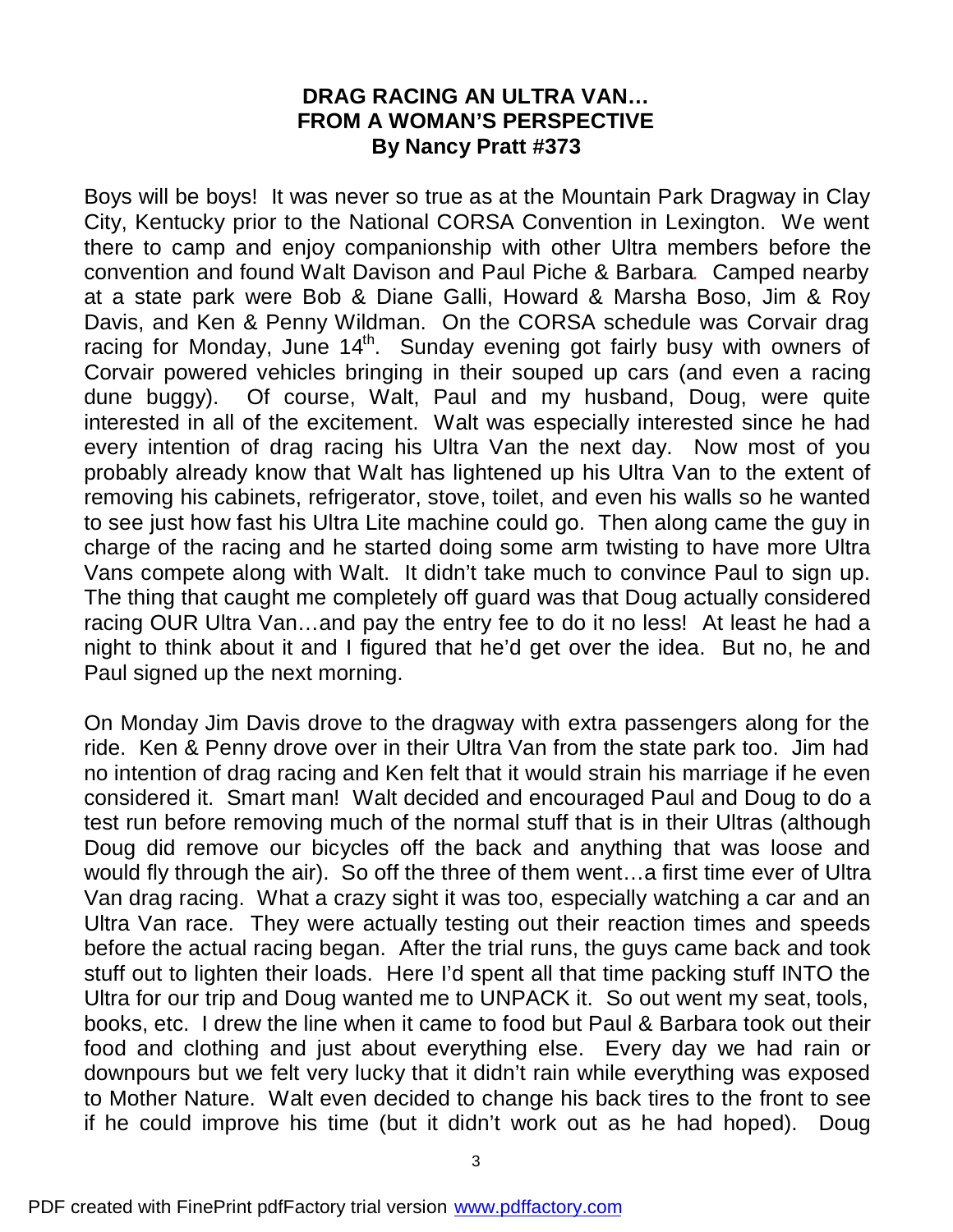decided that he needed to clean his spark plugs to improve his time (which prevented him from getting in a second practice run).

When it came time for the real bracket racing, Walt did quite well at 19.5 seconds at 65.2 mph in the quarter mile. Paul ran 23.6 seconds at 55 mph while much slower Doug had 28.59 seconds at 46.6 mph. Having more practice runs and removing much more "stuff" proved to be an advantage.

So did the guys enjoy themselves? Definitely, yes. And what a sight to behold, watching an Ultra Van race a Corvair car or Rampside! It was definitely a "Kodak Moment"!!



Walt and Paul watching the lights



I think Walt took this one hands down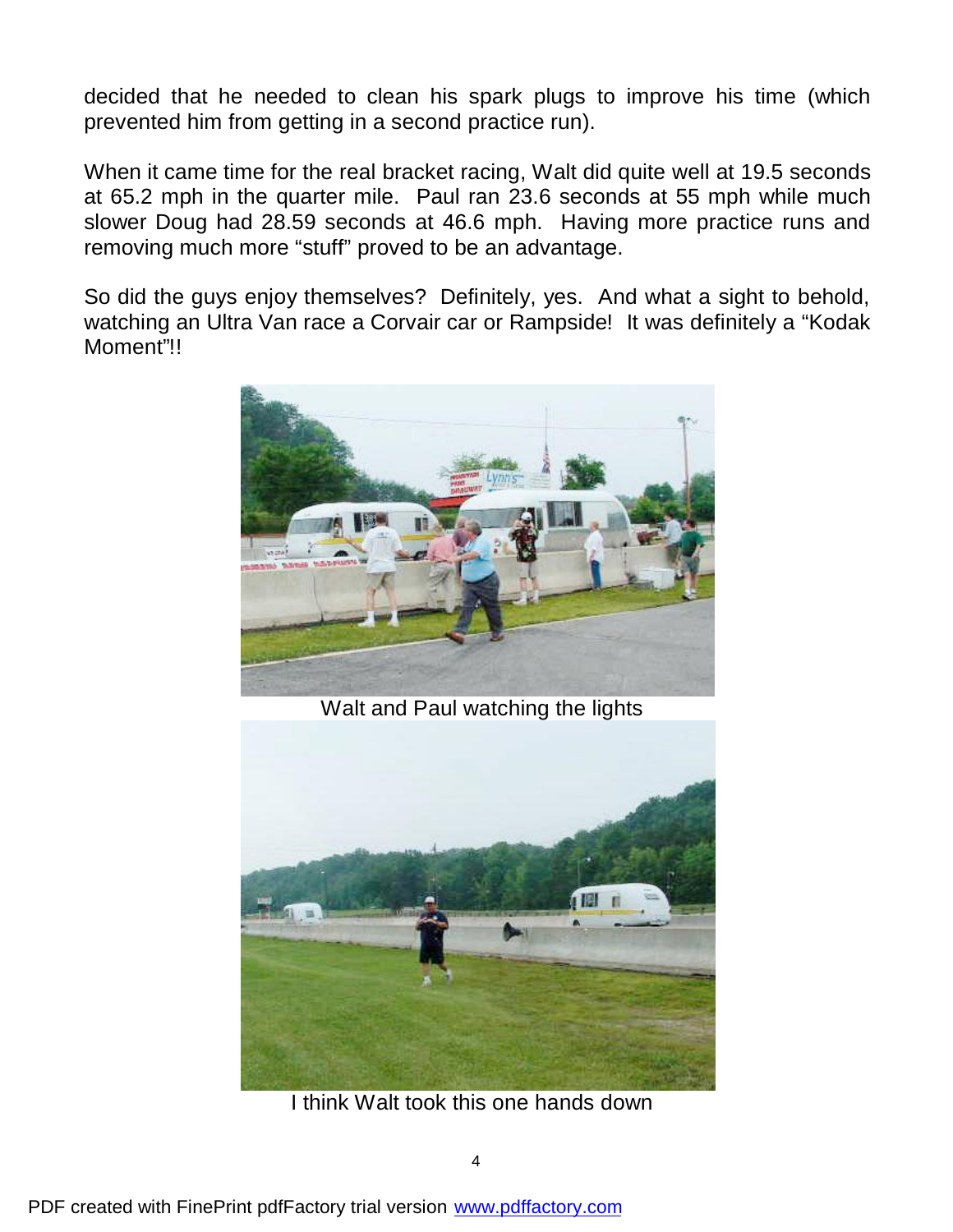#### **WESTERN FALL RV CAMPOUT**

#### **Nov. 8-11, 2004**

 **This is a "no host" event. Open to all our friends. RV, Camper, Tent or etc. required. ( No facilities near by.)**

**Location: "The Slabs", Niland, California ( Located approx. 25 miles North of Brawley, CA.) Otherwise known as "Slabs City"**

 **This event will precede the Palm Springs Corvair Fan Belt Toss. (Nov,12 14.) After the campout we will all depart on the 12th for the Palm Springs event, which is about 80 miles to the North.**

 **The campsite is located approx. 3 miles east of the center of Niland, off of hiway 111. Watch for the "Ultra Van signs." ( Niland is at the Southeast area of the Salton Sea.) Contacts:**

**Jim & Marlene Craig, 760 366 9104 or ultravan604@tcsn.net or 7011 Sunny Vista Rd., Joshua Tree, CA. 92252-2736.**

**RVSP prior to Nov. 1st. A donation fee of \$5. per vehicle is suggested to offset misc . expences on site.**

 **Details:**

**This will be "dry camping" in the open desert, so arrive with the following ;**

**1. Full water tank, propane and empty holding tank. Dump station avail. at State Park on way to Palm Springs.**

**2. Bundle of firewood.**

**3. Small table and chairs.**

**4. Food for two "pot lucks"and other things if you wish to maintain your strength during the event. :))**

**Bring a gift worth \$5 for the "Yankee Swap" for each person in your party.**

 **Extras:**

**Bathing suit and old tennis shoes, if you would like to enjoy the "infamous" Slightly Warm springs bath. Max. two persons at a time. Hmmmm, very cozy.:))**

**Note; Bar-B-Que hamburgers ,sodas, side dishes and Hot coffee will be furnish by the Craig's on the evening of the 8th.**

**Check out the following web site for a lot of interesting info about the Slabs. Very good. http:www.desertdutch.org/slabcity.htm**

 **Weather:**

**Days, very mild- 60 to 72 degrees, night down to 40's.**

#### **See ya there; Jim and Marlene**

**=======================================================================**

#### 2005 Vintage Trailer Rally

We are organizing a new Rally in sunny Southern California in January 2005! We can reserve up to 40 sites if we book now! Please visit the rally website for more information and reservations. We set it up in our shopping cart to make the reservations and easy and convenient!

Email Address: welovetrailers@vintagetrailershop.com

www.vintagetrailershop.com

**====================================================================**

For sale l968 corvair ultravan #400 110 hp with 2 spd powerglide transaxle. Many new parts & upgrades. Has a new 2 way fridg & new carpet. All the systems work. Runs & drives & is currently licensed. For more information email me at ultraman400@hotmail.com Aaron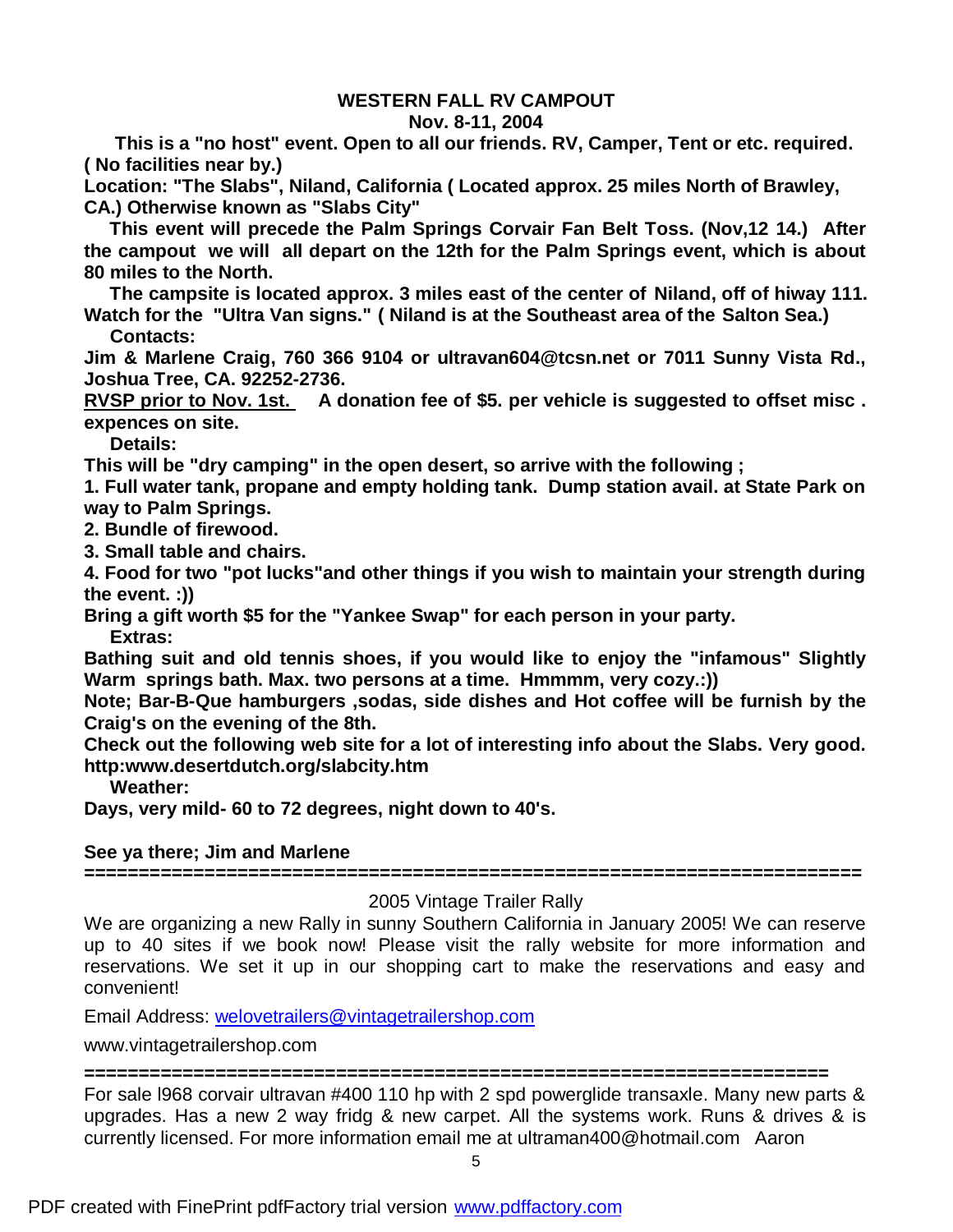### My BIG Doorprize at the CORSA Convention By Nancy Pratt #373

As part of the registration at the CORSA Convention, we received some tickets that we dropped in a box to be drawn for doorprizes. The next day several of us checked the board and were pleased to see that two Ultra members had won something. Walt Davison won breakfast for two at the Hyatt Hotel and Paul Piche won dinner for two at a local restaurant. There were no Ultra winners the next day but the following day my name was listed on the board showing that I had won a gas grill donated by Lowe's (which is like a Home Depot). However, this was not just your average grill…this was



a HUGE 6' long grill with four burners plus a side burner worth \$500! And no, it did not come as a gift certificate that we could pick up at a local Lowe's when we got home**!**

We made arrangements to see this grill and Doug was in shock at the size of this thing but I was determined that we would somehow get it home via the Ultra Van. So before we left town, Paul Piche & Barb helped us load it after removing one of the side shelves. Now just what do you think people thought of us as we pulled into rest areas and gas stations? Just your average grill to take out for the weekend, right?!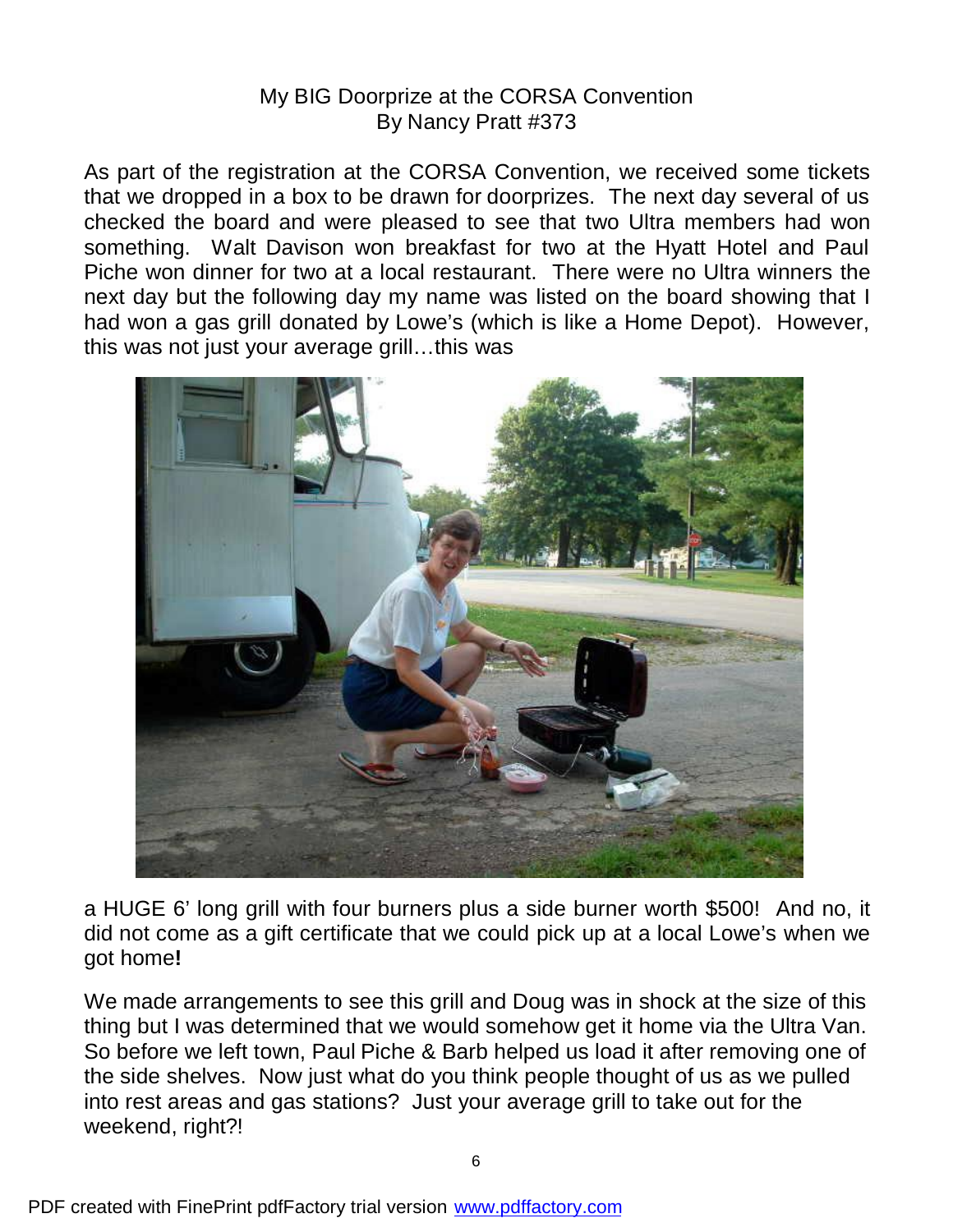

Well, we did get the grill home and a friend helped Doug unload it onto our deck. The reaction was, "Wow, it's gorgeous but it's huge!" So we came up with a plan. I called our local Lowe's and asked to speak to the manager of gas grills. I told him me complete story about winning it in Kentucky and asked if I could possibly exchange it. The answer was yes, just bring it in. So we loaded it back into the Ultra and took it for another ride. Just to be sure, we asked again at the customer service desk before unloading it and were told that we could do just as the manager had promised. As we unloaded it and put the side shelf back on it, a couple inspected it and other gas grills that were outside on display. Then we took it inside and I received a gift certificate for \$499 PLUS sales tax! I was definitely a happy camper! And guess what, we watched that same couple buy "my" grill, plus a rotisserie and wood chips before we even left the store. We were both smiling customers.

So was it worth giving the BIG grill a ride back home to Pennsylvania? You bet it was!! I'm still day dreaming about a nice shopping spree! However, I think that there will be some disappointed people when they realize that I won't be bringing it to Iowa for a super cookout at the National rally.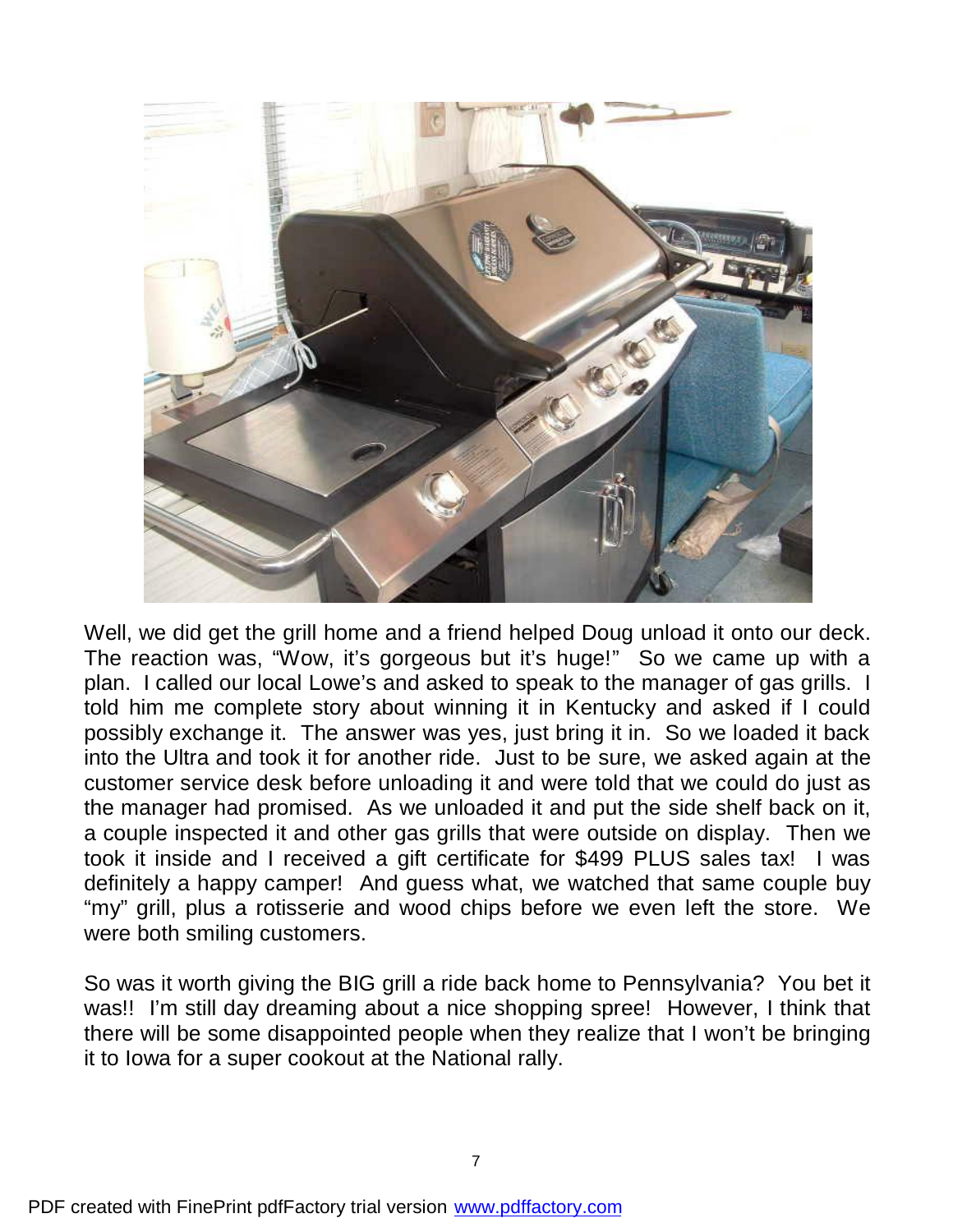#### **Smorgasbord by Walt #366**

**With that title I have "permission?" to go wherever. So..lets start on the way to the CORSA Nat'l Convention 2004 in Lexington KY. I had a brief stop (brief because I know I'll be back) at the Lane Auto Museum in Nashville TN. Some will know that's where Ultra #101 lives now. Trust** me it's in good hands and lives in a very nice "house". A VERY large house..its an ex bakery..like **maybe an acre under roof. Mr. Lanes collection is truly eclectic. How about an older green fluid DS..called by some , the "Goddess". Several drop dead gorgeous Tatras..rear engine air cooled V-8s. Mr. Lane was driving an RO-80 on the streets the day I was there. WOW. I'll give you a money back guarantee..you'll love it. After that its to Cookeville TN. Home of Albert Ramsey and #509..the last Corvair Ultra. It too has a nice house. Albert and I took a torque converter to Dacco T/Cs..a VERY large rebuilder. This converter was a known "heater". On opening I was shown the problem..and was told.."Yeah, in Corvair days we saw this all the time". The faces of the stator were scored. Come to Iowa to see the real thing. They replaced the part and said the** TC was as good as new except for slight wear on ring gear. From Alberts it was north to Cave **City KY. Ah yes..Clay City..the location of the drag strip for goofy Corvair/Ultra owners. Well, we had 6 coaches in attendance, and three participants. Myself..Pratts..Piches. John Seaman and Jack Irwin were at the Horse Park CG. Also Jim/Roy Davis, Ken/Penny Wildman,and Bob/Diane Galli were non participating attendees at the drag strip.**

**I don't think there is a huge interest in draggin' by Ultra types..so the short version is..lighter wins. But Paul and Doug get "attaboys" for getting out there and giving it a shot. I was** interested to see how close I could come to the reported times in a 1965 issue of Car Life magazine **of a Monza coupe 110/PG/3.55/840 rpm tire. They reported the quarter in 20.9 seconds at 65 mph. I run an "almost" stock 95/PG/3.55/835rpm tire. Our weights were almost the same. In "cruise"** condition I turned 20.7 at 62.5 mph. By unloading prox 200 lbs and shifting my 904 rpm tires to the rear I turned 19.5 at 65.2 mph. I'm pretty sure that was best Ultra time of day, #366 is a very **light rig. It was not lightened for drag strip purposes, it was lightened so it would perform in everyday driving and particularly in the western high country. It might interest some, I made no engine adjustments of any kind from house to house and got 18.3 mpg on 87 oct fuel. The down side..sure..lunch is never free. The next day several of us, seven I believe, hopped into #389 (Piche)and took a little tourist cruise of the area. Thank you Mr. Piche. (When you see Paul ask him how fast he REALLY went through that tunnel). #389 is much quieter, rides softer, and has way more amenities than my 366. Of course,it steers harder and is, how shall we say, a bit slower up the hills. No surprises there. Paul is rightfully very contented with #389 and I'm quite pleased with #366. The old different strokes deal.**

**After the drag strip we all went into Lexington to the convention. Basically we all had a good time. You will get a full convention rundown in an up coming issue of the CORSA COMMUNIQUE. You ARE a CORSA member…right? During the convention several of us were at the Horse Park CG. Piches,Pratts,Gallis,Bosos, and myself. Bosos in their BIG RIG…but towing a rampside, hey that's a Corvair. One evening about dinner time Nancy Pratt asked if I minded leftovers. I should be so lucky. She fed me a pasta "thing". I hope Nancy doesn't mind me sharing her recipe. Buy some Classico brand "Traditional Basil Pesto". Comes in a 10oz jar..was \$2.00 and I had a little trouble finding it. I have a half dozen on the shelf now. Nancy added some chicken chunks and some mushroom slices. Absolutely SUPER. Thanks again Nancy. While we're on this kitchen thing you should know that the Pratts, lucky dogs, won a VERY large BBQ grill as a door prize. They had to take it apart to get it in the coach. I'm looking forward to having a great BBQ in Iowa…but a little mouse tells me.."Not gonna happen"**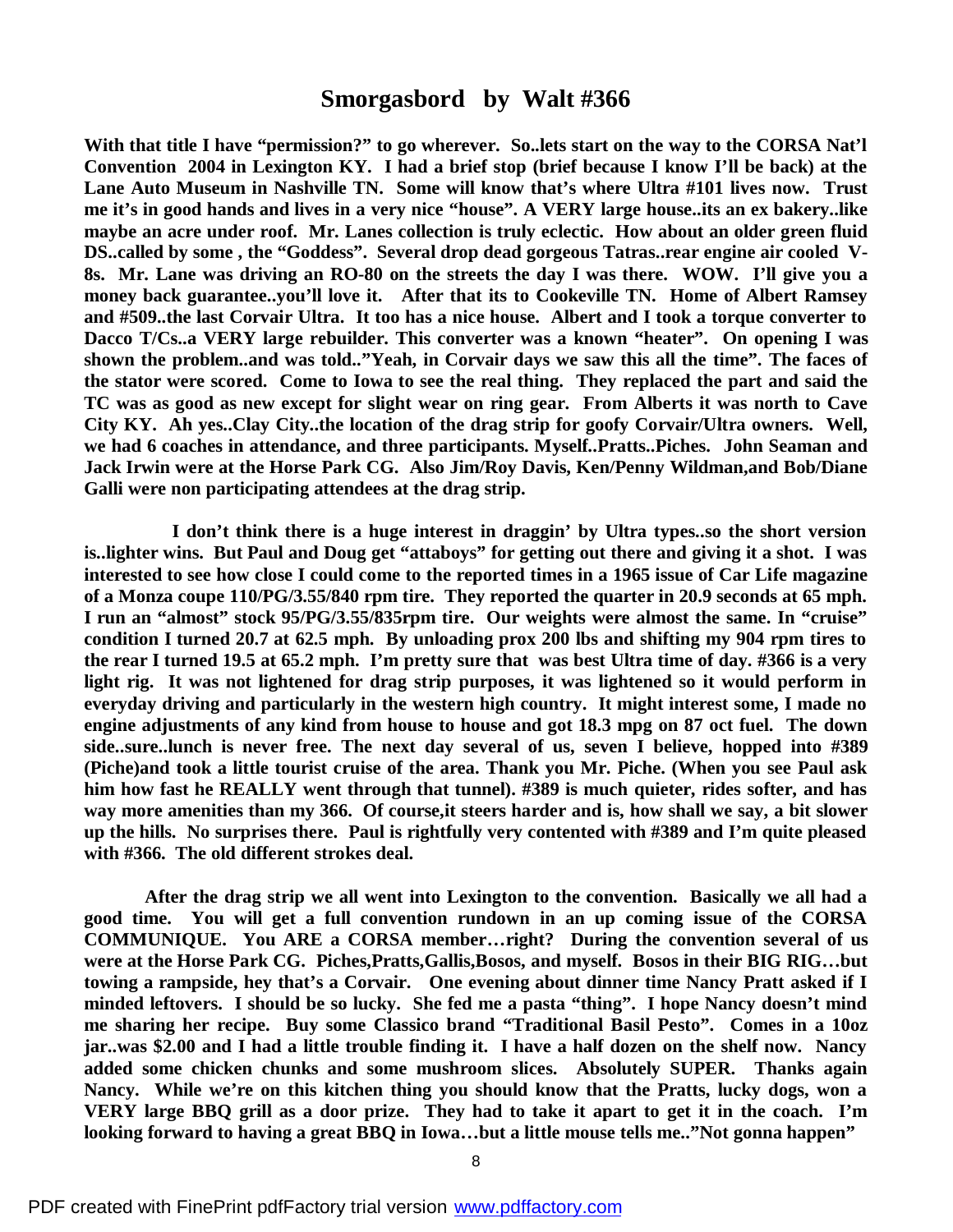**FIRES. Do everything possible to never have a fire in/on/around your beloved Ultra. BUT..lets play a little game here..somehow you perceive you have a fuel leak or fire in the engine compartment. No matter your systems..STOP..and get EVERYBODY OUT! Then from the outside view the engine compartment through the air inlet on the curb side. Give it a couple of good squirts of Halon. If fire persists hit it again. If fire continues..CLEAR THE AREA!! Stock Ultra have this propane bottle "thing"..and you can't be really sure where all the fire is. Coaches are precious..members lives are much more important. Now, do me a little favor please. Take a few minutes every now and then and go over where your extinguishers are (please..you do have more than one I hope)and what your plans are for an emergency. A little prethinking can make a world of difference if your exciting time comes. A little aside thing..I keep hearing how Halon fire ext are 1-illegal 2-no longer available..nonsense..the fire ext company in Childersburg has Halon..Sporty"s Aviation has Halon , and I'm sure its available other places as well. Halon is not cheap. Have you priced a replacement for your coach lately? To my knowledge there is nothing that equals Halon for Ultra purposes. On this fire thing…let me beat a dead dog some more..this has been hit on in the past, but we get new folks, some of our memories are iffy..whatever. And I promise you not all will agree..but I,m doing the writing, so. I have never used a stock mech fuel pump in an Ultra. The best pump made (and there is apparently a WIDE span of quality) will eventually fail. It's the failure modes 1- gas in oil sump 2-gas in engine bay..right by Mr. Sparky..the alternator, that I don't like. Also you have a whole bunch of fittings, any one of which can start the trouble train going. And some coaches have "soft" (rubber/plastic) lines in the engine comp. I use nothing but steel lines in the engine comp. My electric pumps are mounted at the tank. Left pump/left pickup..right pump/right pickup. Placing the pump in the differential area is not a bad thing. It leaks to the ground. But I like two pumps ready..so when one dies..(mech or electric..they all die sooner or later) I just flip a switch and keep on rollin'.** Another fire thing: A new to Corvairs local chap whom I haven't met, (I got this from a mutual **friend), was starting his freshly overhauled engine while it was out of vehicle. He apparently didn't have the air cleaner on and he poured some fuel down the carbs..got a backfire..and ended** up with  $1^{st}$ ,  $2^{nd}$ ,  $3^{rd}$  degree burns. Spent a little sheet time in hospital, but after he gets his skin **grafts he's forecast to be OK. Sounds like fun, huh. I would assume that EVERYBODY knows how dam dangerous gasoline can be. Please be careful.**

**AIR DAMS: Another view/story. Back in the grey area time zone..more than five years ago, I rigged up a quite "deep" dam. Ground clearance about three inches. This was a test. It did** just like it was supposed to ..it kept the air out from under the coach. And in my opinion it helped **straight line tracking. BUT for me, with my PG cooler located just forward of the rear box beam,** up in the dry bay area, scoop in right at cooler. scoop out alongside..my PG temps just slowly kept **going up. I normally run 115/120..when it got 175 I said..enough. Off it came. The other down side is ,it makes the coach "longer" for parking purposes. I hope that makes sense. A folding two piece dam might be useful..but for me its too much work. If its straight line tracking your after, my suggestion is you reset your front wheel alignment. Most coaches have about one degree positive caster. I have six. My top ball joint is prox one inch behind my lower ball joint. This angle is the caster angle. Caster is the reason you can ride a bike hands off. (well at least some** folks can.) I gave Arnold Steenburg a dose of caster. He said it was the best thing he ever did for **tracking. #286,Chance Fitzgerald got a dose. He said it was hard to believe that such a small/simple adjustment could have such a dramatic effect. I am a little nervous about front end alignment shops. Its really not beyond a persistent owners capabilities. Set caster first..recheck** camber (I suggest zero camber, ie wheels straight up) and set toe in last. This is not a fast hurry up job but the rewards are well worth it. I've done a lot of things to help tracking..different size tires front vs rear. weight as far forward as I can get it.. and I run one degree neg camber in the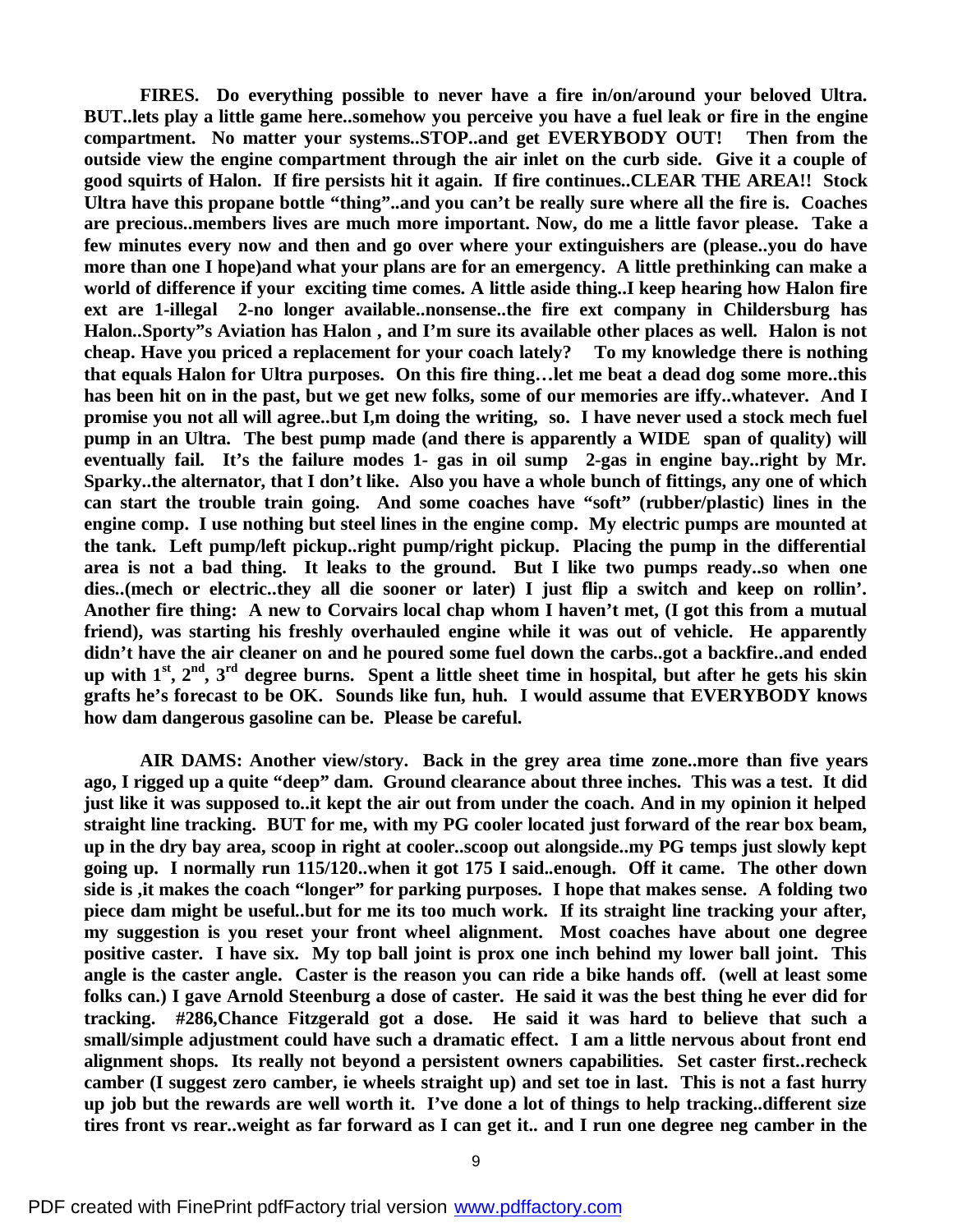**rear, (I'm not real sure how much that helps..but its there).But the Ultra is plagued with the inherent design problem of having the center of gravity behind the center of pressure, a common problem of rear engine vehicles. By very elaborate modern suspension systems, Porsche being an example, this can be brought under control. Read..VERY expensive..probably not a viable plan for an Ultra. Too bad. With a truly modern suspension we would then have ..the PERFECT travel device.**

**In closing I want to give my thanks to one of our members. Many, many, people in the Ultra organizations have been helped by this man. I wonder how many of us would do a days drive (each way) just to help someone, so there summer trip wasn't spoiled. Yes I'm referring to Howard Boso. A true gentleman, and not only a wonderful Mr. Goodwrench, but a truly nice guy. I know I speak not only for myself, but for MANY others, when I say..Thank you Howard Boso. I am pleased to count you as my friend. Well it has to end someplace….all the best…till when…walt**



 **Doug, Walt, and Paul in drag....er, at the drag races. Well........ you never know about Paul**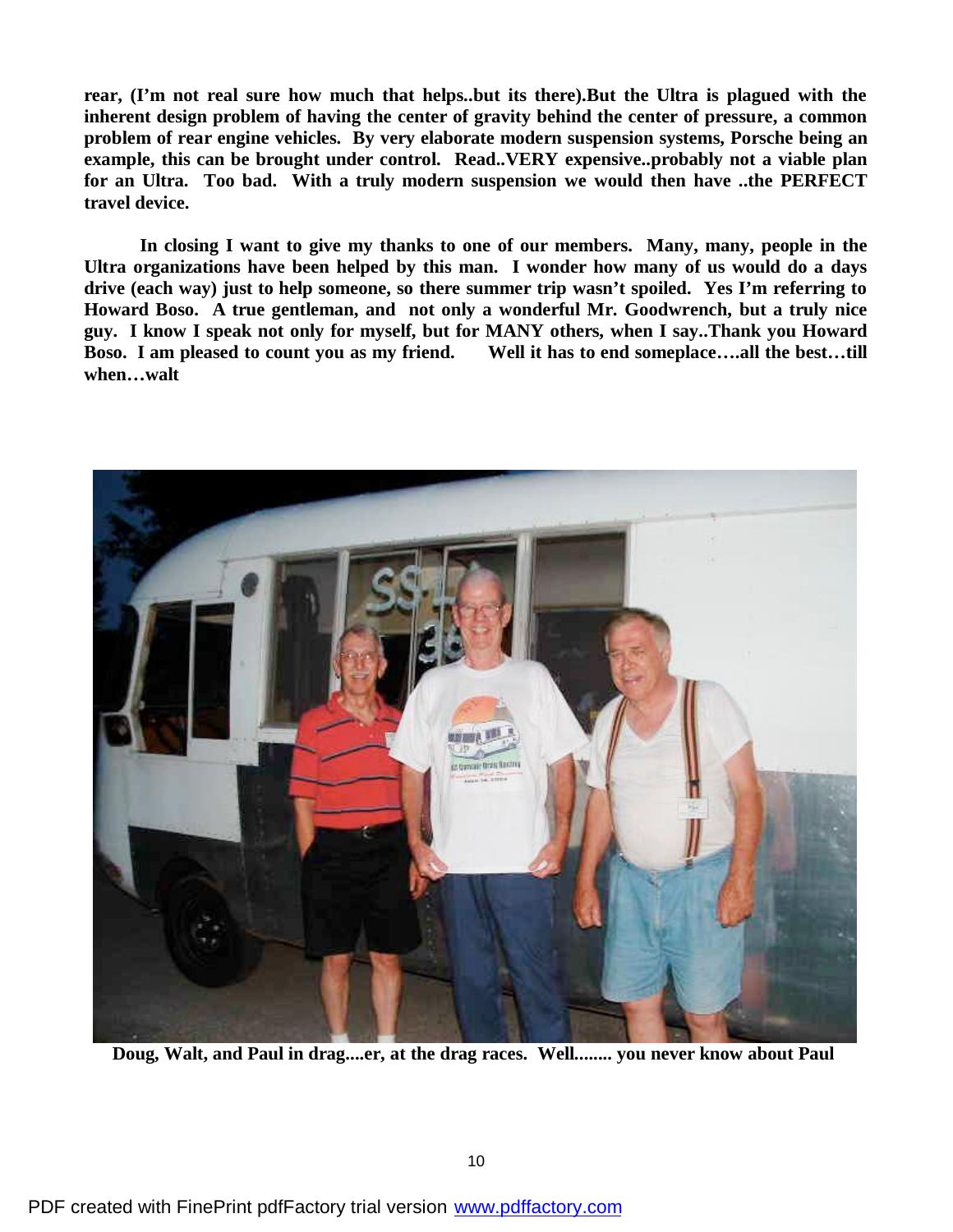#### **The Phoenix**

By Jean McMasters as told to Jim Isbell

**The Phoenix was a bird that rose from the ashes of a fire. Jeans coach has done almost the same. The accident last year was enough to end the life of most coaches.**

**A \$23,000 ultra Van? Yes, you heard me right, \$23,000. The insurance company covered \$15,800 and the rest came out of Jeans pocket. But its almost done now. Its on the road and on the way to the National in a few weeks.**

**Most of you already know that late last year Jean McMasters Ultra was hit from behind by a truck towing a trailer while he waited to make a left turn. The truck locked his brakes for 30 feet before he hit the Ultra and when he did it compressed everything up to the front firewall of the engine compartment.**

**It could have been worse, but luckily the engine survived the hit so it was salvagable. With 2500 rivets and lots of time and \$8000 it went back together. All the rear fiberglass all had to be repaired. Jean had moved his propane bottle forward years ago, so that was not a problem. He says he has had three accidents in the Ultra and all of them have been rear end hits so moving the propane bottle seemed like a "no brainer."**

**Jean has about 300 miles on the vehicle now and thinks it is going to be all right. Now to put this into prespective you have to realise that Jean had over 600,000 miles on the coach before the accident, so thats not bad. I suggested he should try to get another 600,000 and he said, NO way, he was going to quit at 1,000,000 miles. Below are some pictures of the "Before." There will be some "After" pictures in the next issue with a drive report as to how the repairs felt on the road.**



#### **The New Engine Room**

**Maybe The Logo Tells It All**



PDF created with FinePrint pdfFactory trial version [www.pdffactory.com](http://www.pdffactory.com)